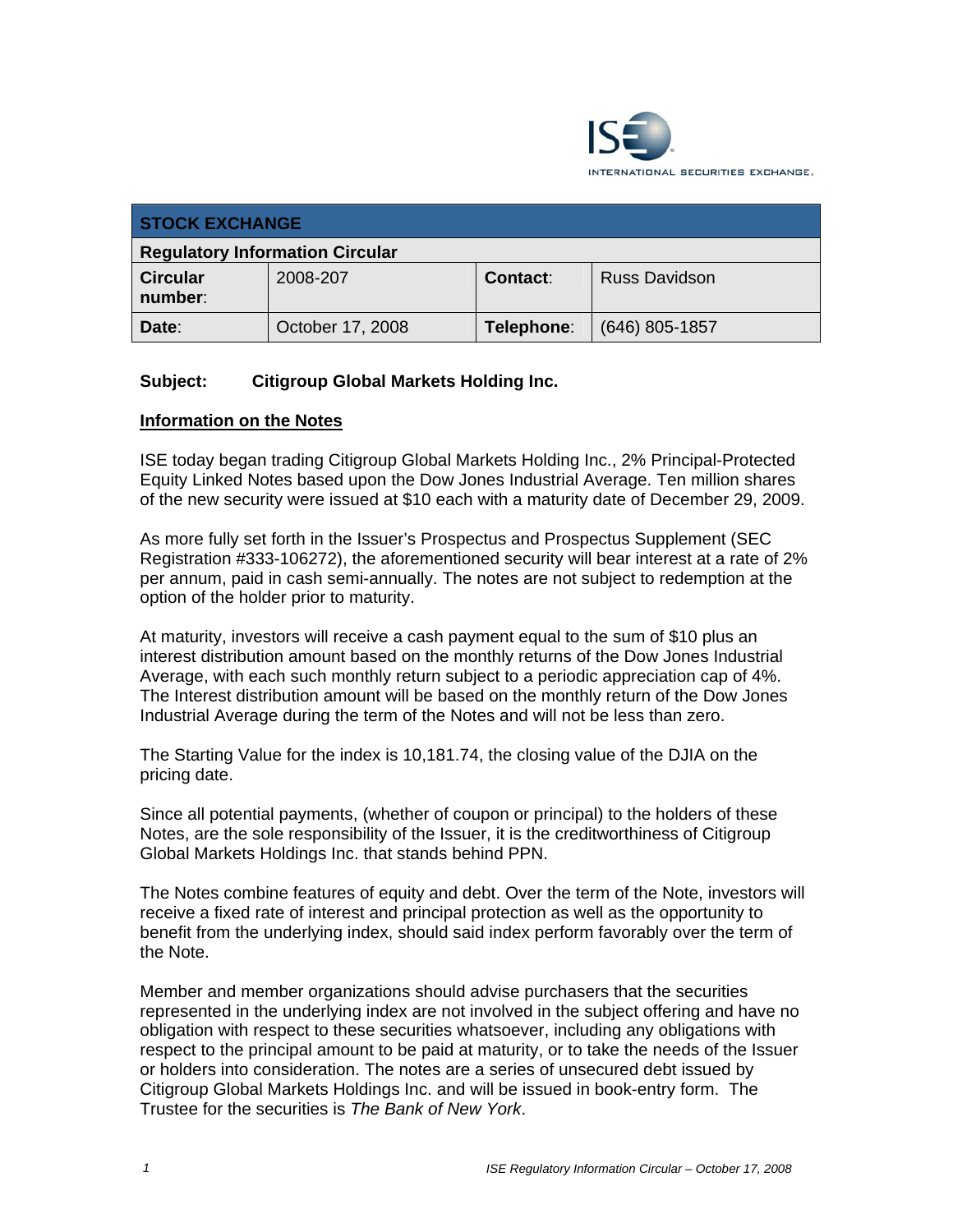The market value of PPN will depend substantially on the value of the Dow Jones Industrial Average. Other factors that will likely affect the trading value of PPN are changes in interest rates, volatility of the Index, time remaining to maturity, the credit rating of the Issuer and dividend yields on the stocks comprising the Index.

Information concerning taxation may be found in the Prospectus.

The notes will be quoted and trade as an equity issue in round lots of 100, and will trade "flat" without accrued interest.

Trading in the shares on ISE is on a UTP basis and is subject to ISE equity trading rules. The shares will trade from 9:00 a.m. until 4:00 p.m. Eastern Time. Equity Electronic Access Members ("Equity EAMs") trading the shares during the Pre-Market Session are exposed to the risk of the lack of the calculation or dissemination of underlying index value or intraday indicative value ("IIV"). For certain derivative securities products, an updated underlying index value or IIV may not be calculated or publicly disseminated in the Pre-Market hours. Since the underlying index value and IIV are not calculated or widely disseminated during Pre-Market hours, an investor who is unable to calculate implied values for certain derivative securities products during Pre-Market hours may be at a disadvantage to market professionals.

Equity EAMs also should review NASD Notice to Members 03-71 for guidance on trading these products. The Notice reminds members of their obligations to: (1) conduct adequate due diligence to understand the features of the product; (2) perform a reasonable-basis suitability analysis; (3) perform customer-specific suitability analysis in connection with any recommended transactions; (4) provide a balanced disclosure of both the risks and rewards associated with the particular product, especially when selling to retail investors; (5) implement appropriate internal controls; and (6) train registered persons regarding the features, risk and suitability of these products.

**This Regulatory Information Circular is not a statutory Prospectus. Equity EAMs should consult the Trust's Registration Statement, SAI, Prospectus and the Fund's website for relevant information.**